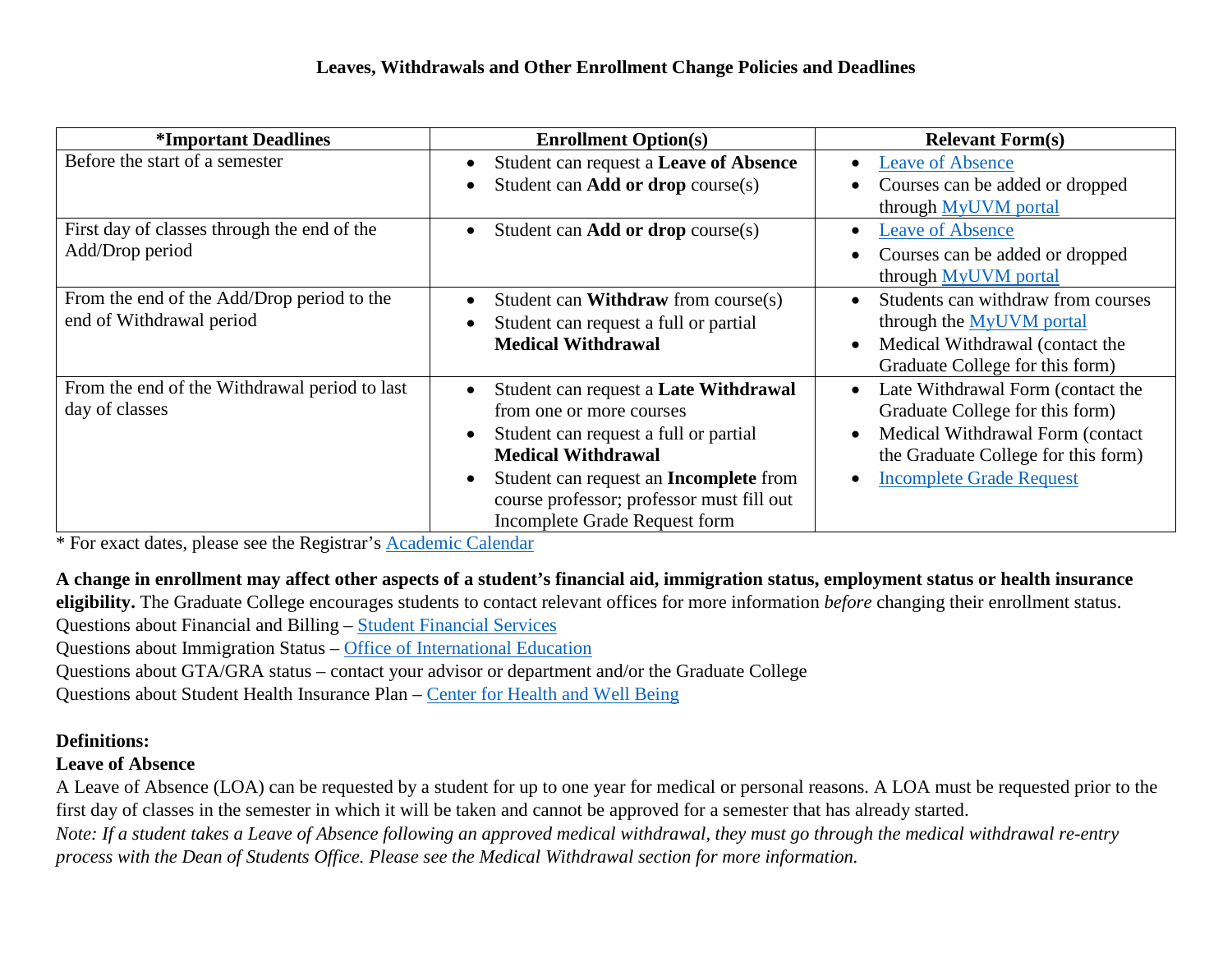#### **Add/Drop:**

Add – During the first week of each semester, students can add courses to their class schedule through the MyUVM portal. If students would like to add a course during the second week of Add/Drop, they will need to contact the instructor and request permission to register.

Drop – Students can drop courses through the MyUVM portal at any time during the Add/Drop period. If a student would like to withdraw from the semester entirely during the ADD/Drop period, they can drop all of their courses and become "inactive" or process a LOA. Although no formal permission is needed to drop all courses, the Graduate College encourages students to speak with their program before doing so. *Note: Students who become inactive for a semester must complete a [Reactivation Form](https://www.uvm.edu/sites/default/files/reactivation_1.pdf) and send it to the Graduate College at [gradcoll@uvm.edu](mailto:gradcoll@uvm.edu) to have their student status reactivated. A fee will apply if inactive for a year or more.* 

#### **Withdrawal:**

From the eleventh day of instruction until the second business day after the 60% point in the semester, students may withdraw from courses. To do so, students must withdraw from the class through the MyUVM portal. The Dean of the Graduate College will be notified. The instructor(s) will be aware of the withdrawal by the Withdraw status on the class roster and the presence of a grade of W on the grade roster. Although no formal permission is needed to withdraw from all courses, the Graduate College encourages students to speak with their program before doing so.

#### **Late Withdrawal**

Between the second business day after the 60% point in the semester and the last day of classes, students may withdraw from one or more courses only by demonstrating to the Graduate College, through a written petition, that they are unable to continue in the courses(s) due to circumstances beyond their control**.** Such petition must contain conclusive evidence, properly documented, of the illness or other situation preventing completion of the course(s). Acceptable reasons do not include dissatisfaction with performance or expected grade, dissatisfaction with the course or instructor, or desire to change major or program. If the petition is approved, a grade of W will be assigned and recorded on the student's permanent record. If the petition is denied, the instructor(s) will assign a final grade in accordance with the same criteria applied to all other students in the course(s). Final decisions rest with the Graduate College.

## **Medical Withdrawal**

A Medical Withdrawal is a standard withdrawal that indicates a medical rationale for the student's discontinuation of courses in the current term. A Medical Withdrawal can be from individual courses ("Partial Medical Withdrawal") or the University ("Full Medical Withdrawal"). Student must have the Medical Withdrawal form signed by a medical provider and the Graduate College. Once approved a grade of 'W' will be assigned and recorded on the student's permanent record. The notation that the withdrawal was medical will be noted on student's Banner record, but not on their transcript.

*Note: Students who wish to return from a Full Medical Withdrawal are required to go through a Re-Entry Process with the Dean of Students. Students must notify the Medical Withdrawal Re-Entry Committee of their intent to return a minimum of forty-five days prior to the start of classes for the applicable semester. The full policy can be found at [https://www.uvm.edu/policies/student/medicalwithdrawal.pdf.](https://www.uvm.edu/policies/student/medicalwithdrawal.pdf)*